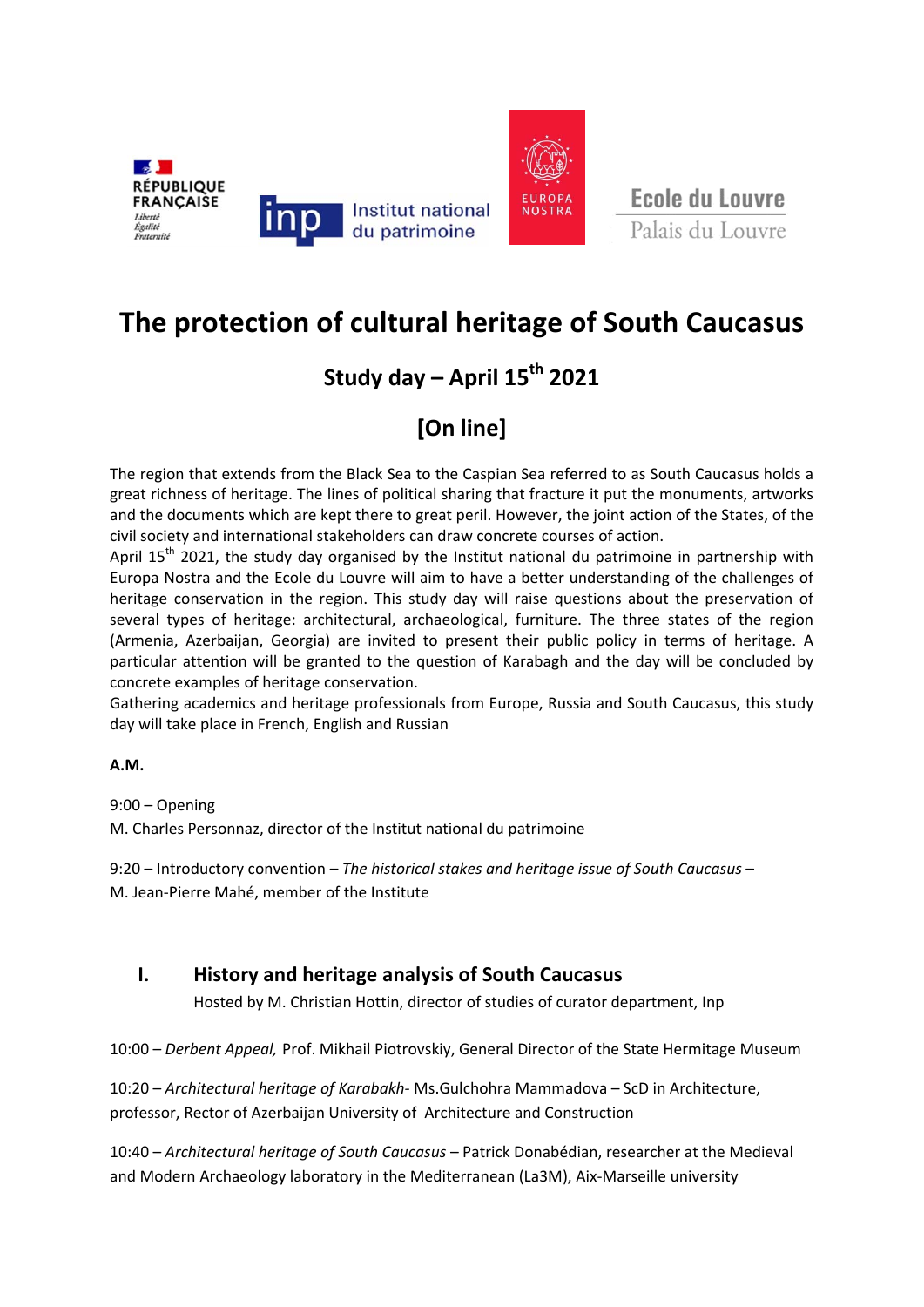11:00 – *Unique monuments Nargiztepe‐* Mr.Rizvan Huseynov – Senior researcher, Azerbaijan National Academy of Science, Director of Caucasus History Centre

11:20 ‐ *Caucasus architectural heritage as a witness of the cross‐cultural communication*, Armen Kazarian, director of the Research Institute of Theory and History of Architecture and Urban Planning, Moscow

11:40 – *Furniture objects / sacred heritage* : Dickran Kouymjian, chaire d'études arméniennes, California State University Fresno

12:00 *Archaeology*: Stéphane Deschamps, heritage curator, Ministry of culture

12:20 ‐ Break

**P.M.**

### **II. Safeguard actions in progress and to come, dialogue around good practice**

First Part hosted by Charles Personnaz, director of the INP

14:00 – *Current safeguard policies* – cross‐over intervention by representatives of the Ministries of Cultural Affairs of Armenia, Azerbaijan and Georgia :

- ‐ *Ms. Astghik Marabyan*, chief of Culturel heritage and popular craft of the Armenian ministry of Education, Science, Culture and Sports
- ‐ *Mr.Aghajavid Ramazanov –* Deputy Chief of the State Service of Cultural Heritage Protection, Development and Restoration under the Ministry of Culture of the Republic of Azerbaijan
- ‐ *Ms. Manana Vardzelashvili* ‐ Head of UNESCO and International Relations Unit; National Agency for Cultural Heritage Preservation of Georgia, Ministry of Culture, Sport and Youth of Georgia

14:45 – *The Azerbaijani town Shusha – monument of history, culture, urban planning and architecture ‐* Ms.Sabina Hajiyeva ‐ ScD in Architecture, professor, Azerbaijan University of Architecture and Construction

15:05 – *Monuments in conflict zone. Identity, protection and professional experience* – Hamlet Petrosyan, professor of Yerevan state University, head of department of cultural studies

15:25 – *Documentation and 3D modeling of heritage in Nagorno‐Karabakh: scientific and educational contributions* – M. Yves Ubelmann, ICONEM, Ms. Sipana Tchakerian PhD Candidate Labex RESMED, Paris 1 Panthéon-Sorbonne university / Aix-Marseille, and Ms. Marie Lou Papazyan, TUMO foundation